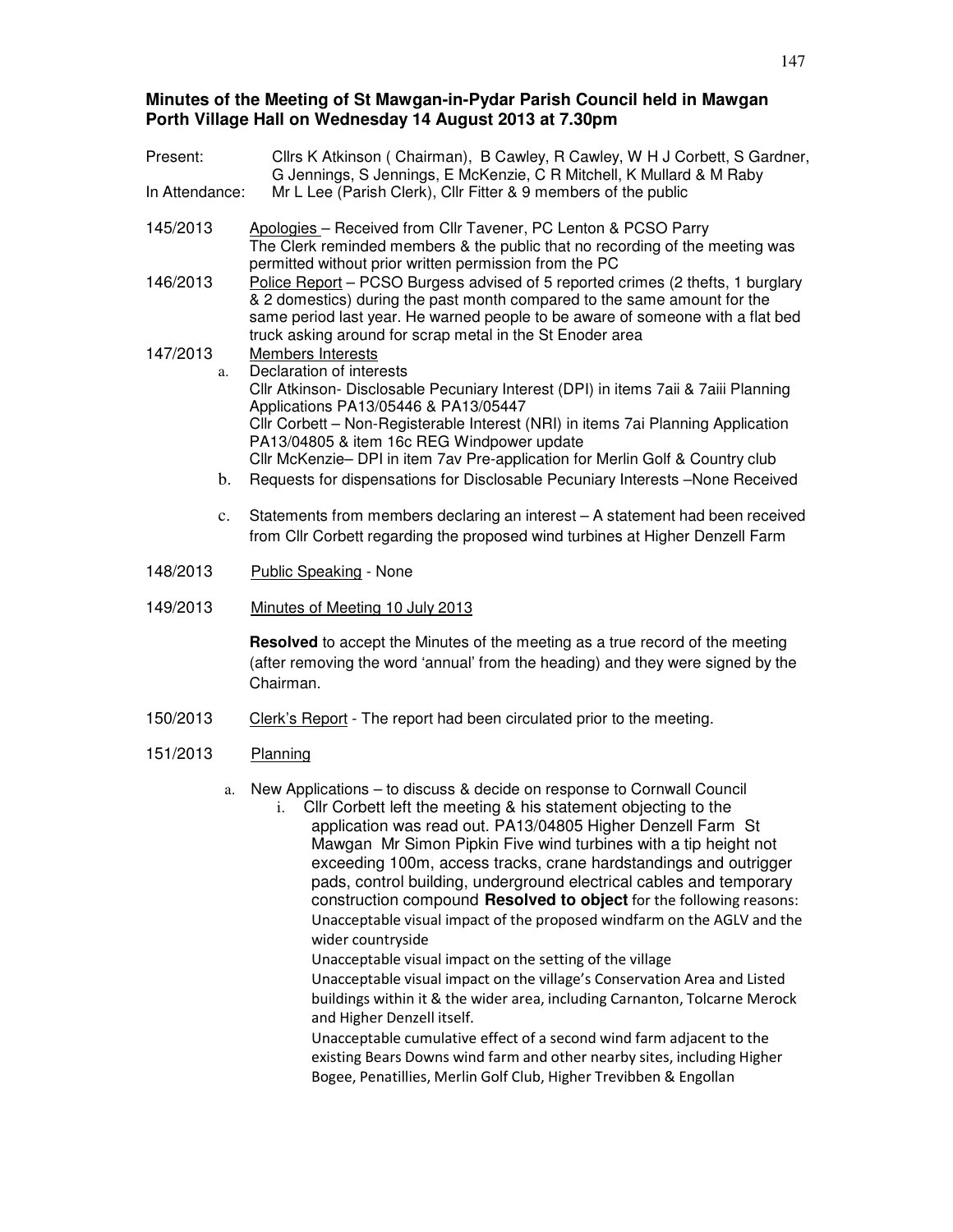Existing history of noise and flicker complaints from the Bears Downs wind farm impacting adversely on local residents' living conditions The presence of a species of bats (Noctules) that enjoy European Protected **Status** 

Conflict with the National Planning Policy Framework Cllr Corbett returned

- ii. Cllr Atkinson left the meeting & Cllr McKenzie took the Chair PA13/05446 St. Ann Cottage St. Mawgan - Mr Alan Jacobi –Proposed demolition of flat roof extension and the construction of a new 2 storey side extension. **Resolved No Objections**
- iii. PA13/05447 St. Ann Cottage St. Mawgan Mr Alan Jacobi -Conservation area consent for proposed demolition of flat roof extension and the construction of a new 2 storey side extension. **Resolved No Objections** Cllr Atkinson returned & retook the Chair
- iv. PA13/06662 Arundell Gwel-An-Mor Mawgan Porth Mr And Mrs R Wilcox - Proposed extensions and alterations including revised vehicular access and first floor accommodation **Resolved No Objections**
- v. Cllr Mckenzie left the meeting. Pre-application -Proposal for holiday chalets at Merlin Golf and Country Club –Opportunity to feedback observations to applicant prior to formal application being submitted. Cllrs Corbett, McKenzie, Mitchell & Tavener had attended a site visit prior to the meeting. The PC was concerned that removal of the hedge (which screens the clubhouse at present) would have an adverse effect of the view from various points across the valley. The Clerk will liaise with the planning sub-group to draft a letter to the applicant & their agents, raising the above points & also questioning which planning policies the agent is relying on. Cllr McKenzie returned to the meeting.
- vi. PA12/07677 Oceana Trenance Mr T Yeoman Request from applicant to remove condition regarding non-reflective glazing. **Resolved** Clerk to write to applicant that the PC felt that the condition had been imposed for legitimate planning reasons & could see no reason to support a request for its removal. The property could not realistically be compared to the others stated in the applicant's letter, due to their differing positions & height on the skyline.
- b. Advices and decisions from Cornwall Council
	- i. PA12/02093 Riviera Lodge Inn Mawgan Porth Mr S Condliffe Demolition of existing business premises to be replaced by 7 holiday units & 1 residential unit with associated works. **Approved with Conditions**
	- ii. PA12/11303 Lower Lanherne Farm St Mawgan Mrs L Vickers Demolition & replacement of farmhouse & 2 adjoining buildings with new farmhouse
	- iii. PA13/04681 Whitewater Farm St Columb Mr C Pearse Agricultural sheep shed/general purpose building **Approved with Conditions**
	- iv. PA13/04296 Pendorric St Mawgan Newquay Cornwall Mr Jelly Proposed front porch **Approved with Conditions**
	- v. PA13/04800 Church Close Trevarrian TR8 4 AQ Mr & Mrs W Finnemore Certificate of lawfulness for the continued occupancy of residential dwelling without compliance with condition 5 (agricultural occupancy condition) of application no. 87/13/00488/F dated 23/06/87 **Granted (CAADs & LUs only)**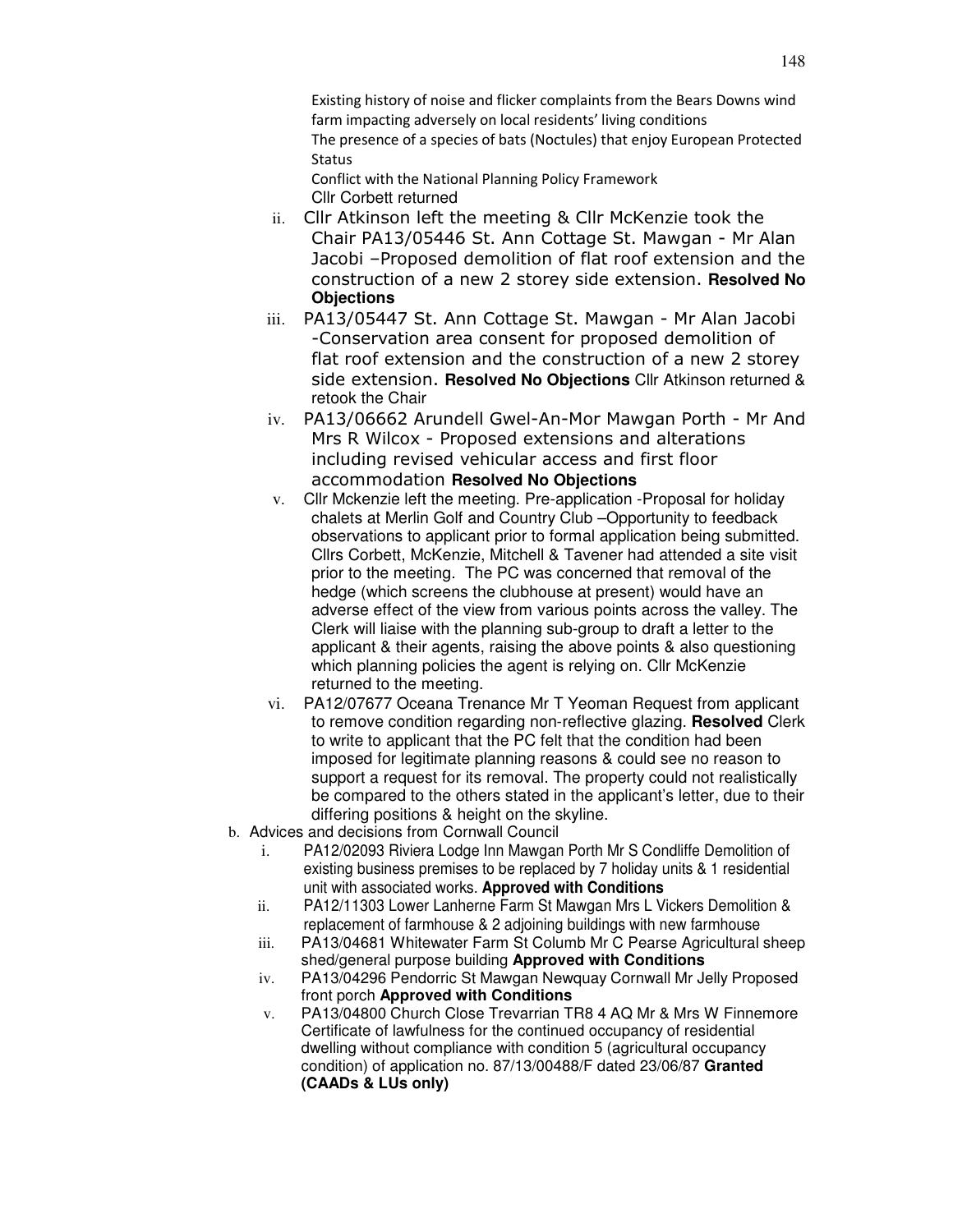- vi. PA13/05142 Sand Dunes Mawgan Porth Mr M Al-Bader Construction of a replacement 2 storey dwelling with annex **Approved with Conditions**
- vii. PA/13/05630 Oak Villa St Mawgan Mr M Davies Application for nonmaterial amendment following planning approval PA13/02781 (Reduction of ground floor bay window, use of stone & brick to front elevation, addition of window to front elevation at ground floor level) **Approved**
- c. To discuss enforcement issues To refer, any new issues & updates
	- i. Mower Shed update– A letter of closure has been received from Felicity Copplestone on the grounds that it is not expedient to pursue enforcement. The letter omitted to answer questions from the PC & the PC will take no further action until such time as the questions are answered. The Clerk confirmed that the PC has a written 5 year agreement to lease the land from Mrs Cook
- 152/2013 Appointment of Councillors to Working Groups Resolved to appoint Cllr R Cawley to the TRoW WG to replace Cllr Tavener Resolved to appoint Cllr Mullard to the Beach & Environment WG to replace Cllr Corbett
- 153/2013 Beach & Environment Working Group
	- a. Working Group Report circulated
	- b. New bin inners required at beach The Clerk will liaise with Cllr Tavener & CC & arrange quotes for the replacement of these liners
	- c. Cllr Tavener has now arranged for the brush around old bus shelter to be cut back
	- d. New signs required The Beach & Environment WG will draft a policy for the beach, covering camping, barbecues, alcohol etc. The Clerk will contact the various beach owners to obtain their support. The Clerk will also seek the assistance of CC to discuss the implementation & enforcement of any byelaws
	- e. Business Contributions 2013-2014. Funds collected to date amount to £1470. Cllr Tavener is working hard to chase the businesses that have not yet paid their contribution

## 154/2013 Amenity Area Working Group

- a. Working Group Report circulated
- b. Rabbits at the Burial ground Cllr McKenzie will contact Mr Johns for a quote for ferreting
- 155/2013 Transport & Rights of Way Working Group
	- a. Bolingey Path Cllrs Corbett, McKenzie & Tavener have recently walked the path & will put forward a schedule of works required that can be used (together with the CEC Report)as part of the application to Natural England

## 156/2013 Other Reports

- a. Newquay & St Columb Community Network Circulated
- b. MPVH meeting 11 July 2013 Circulated
- 157/2013 Public Toilets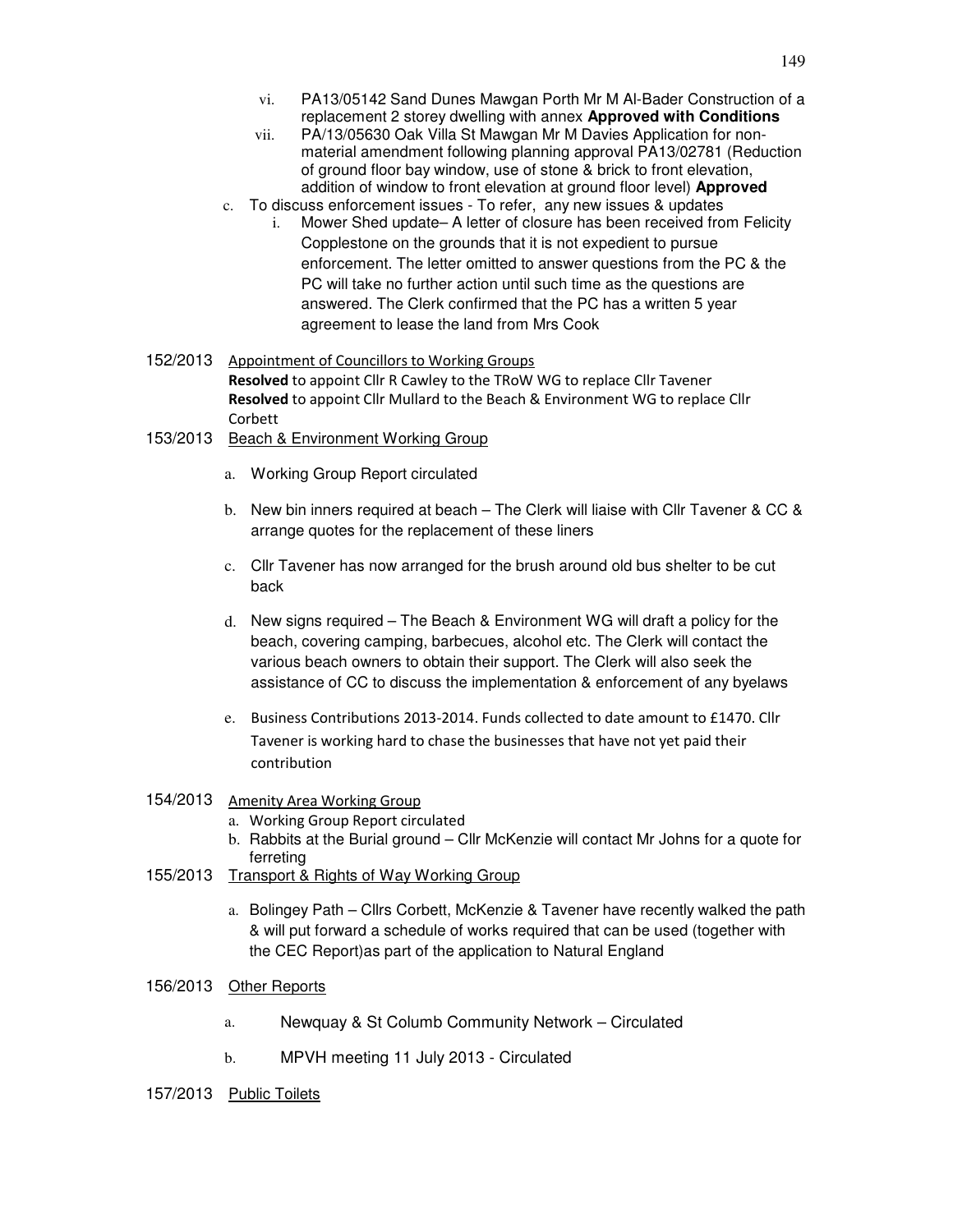The Clerk reported that an emergency decision had been taken in conjunction with the Chairman & Vice-Chairman for Andrew Prowse to clean the St Mawgan toilets at a cost of £10 per day during Cllr Fitter's absence for 3 weeks. The Clerk will write to thank Mr Prowse for his assistance

- 158/2013 Correspondence for information All circulated prior to meeting
	- a. CC- Video From Mawgan Porth to Perranporth: a beach for every day of the week
	- b. CC- Town & Council Summit Event Saturday 21 September
	- c. REG Windpower Update re new planning application & community fund
- 161/2013 Correspondence for discussion & decision
	- a. CC Code of Conduct Consultation –Responses by 04 October 2013 Cllrs are requested to bring their thoughts along to the next meeting in order that a coordinated response can be given. Cllrs are also to respond individually if they wish
	- b. CC- Neighbourhood Planning Sessions Cllrs to book direct
- 159/2013 Any Other Business Items for next meeting
	- a. Ramp outside playing field
	- b. Parking at Lanvean
	- c. Press & Media Policy
- 160/2013 Clerk's Salary **Resolved** to exclude the public for sake of confidentiality. The Clerk left the meeting
	- a. **Resolved** to adopt the National Pay increase of 1% backdated to 01April 2013
	- b. **Resolved** to authorise payment of 10 hours overtime due to increased workload over last few months. The Clerk returned

## 161/2013 Accounts

a. It was Resolved to pay the following accounts

| T Michell               | Maintenance July      | £1149.13 |
|-------------------------|-----------------------|----------|
| L Lee                   | Salary & Exp July     | £ 831.19 |
| M Farmer                | Beach Clean July      | £ 712.00 |
| <b>Cornwall Council</b> | Uncontested Election  | £ 306.78 |
| <b>SLCC</b>             | Annual subscription   | £ 114.00 |
| <b>Grant Thornton</b>   | Annual External Audit | £ 240.00 |
| Total                   |                       | £3353.10 |